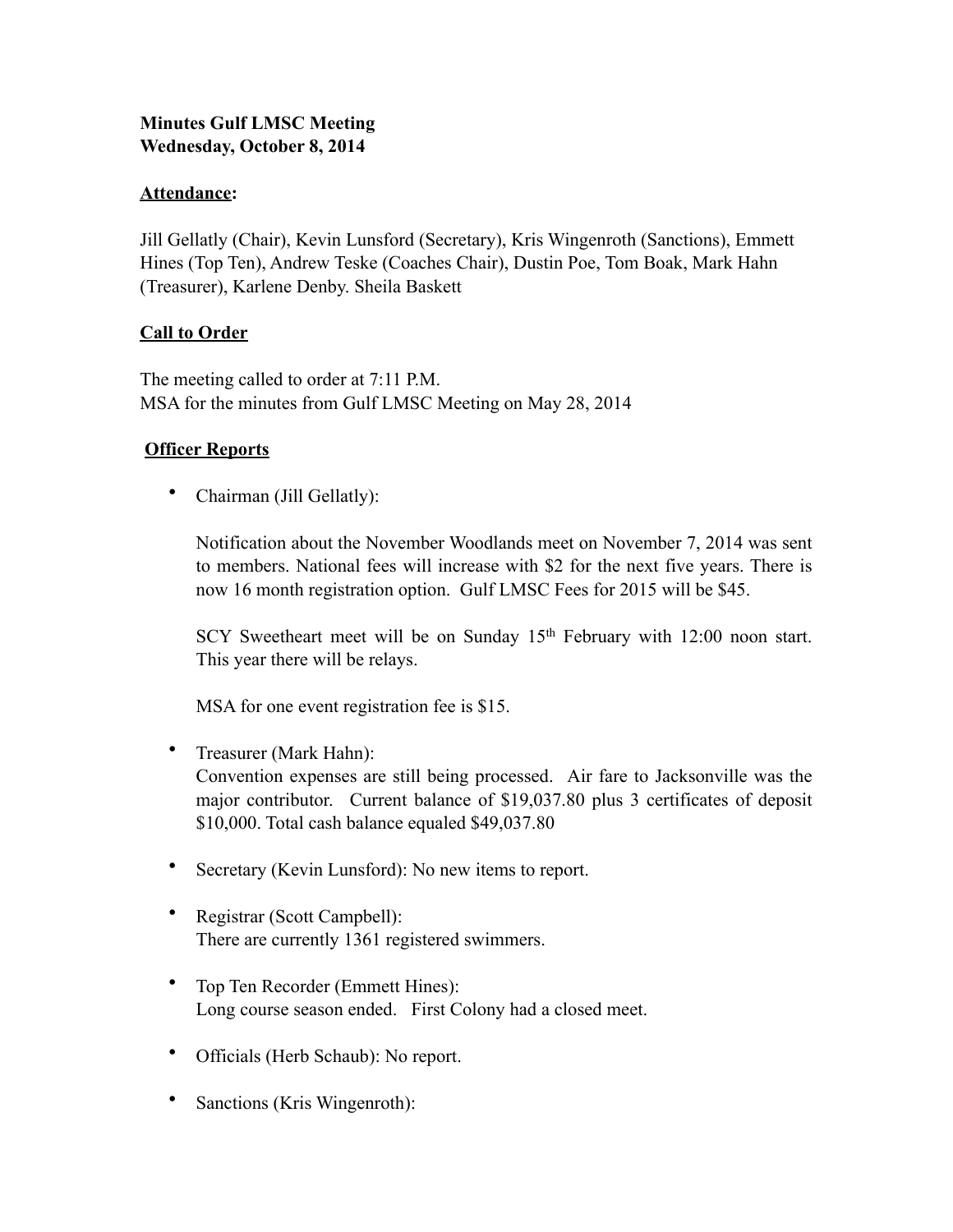Woodlands SCM for November Jesse Coon meet in January

- Website (Sheila Baskett): Forms for 2015 were received by Scott.
- Fitness Chair (Bruce Rollins): Not present

### **New Business**

- Discussion of ideas on implementing the National Office emphasis on outreach with Adult Learn to Swim programs. Coaches having to adapt techniques for teaching adults with no prior experience. Free Lessons offered to the community. April is Learn to swim Month. Possibly have programs in several different areas: South, North, Central, West
- Other ideas include getting a proclamation from the governor's office Texas proclamation for April to Swim Month. Obtain information from other LMSCs that have implemented these programs.
- LMSC Chair workshop -March 13-15, 2015 in Phoenix, AZ.
- A change to the rules for the options or limiting entries for distance events was accepted.
- National Recognitions

Emmett Hines received the Dorothy Donnelly Service Award. Dirk Marshall received the Kerry O'Brien Coaching Award. David Guthrie was inducted to the Masters Swimming Hall of Fame.

• MSA for contingent \$800 to North Texas LMSC based on the quality of the received financial report.

North Texas requested assistance after hosting the Long Course LMSC based on unrealized financial expectations. There was concern that this practice of providing assistance after the fact might be setting the wrong precedence. Providing assistance was not discussed before the meet. The Austin Zone meet was handled differently. At the previous National Convention South Texas LMSC did request assistance and the Gulf LMSC contributed funds to assist with providing parking for participating swimmers.